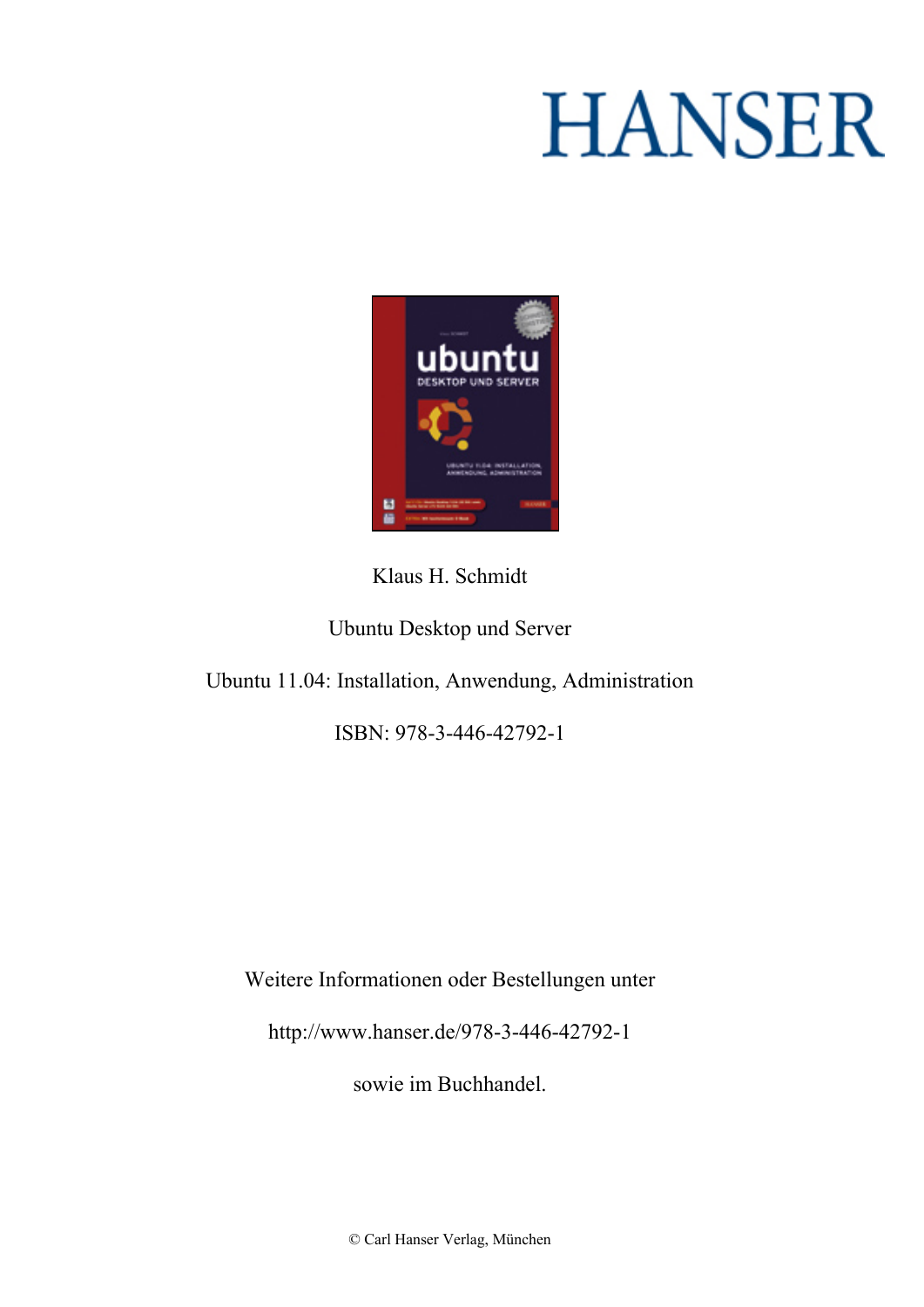# **Index**

#### **Symbole**

32-Bit-Betriebssystem 2 32-Bit-System 12 64-Bit-Prozessoren 12 .bash\_history 120 .bashrc 124, 129, 197 /bin/bash 465 /bin/false 124, 465 /bin/sh 123 /bin/true 124 /boot 165 /boot/grub/grub.cfg 264 [CTRL] + [ALT] + [DEL] 281 /dev 232 /dev/null 153, 317 /dev/random 153 /dev/urandom 153, 366 /dev/zero 153 -encrypt-home 193 /etc/aliases 280, 439 /etc/aliases.db 440 /etc/anacrontab 220 /etc/apache2/httpd.conf 407 /etc/apache2/mods-available 422 /etc/apache2/mods-enabled 422 /etc/apache2/ports.conf 419 /etc/apache2/sites-available/default 421 /etc/apache2/sites-available/default-ssl 424 /etc/apache2/sites-enabled 419

/etc/apt/apt.conf 245 /etc/apt-cacher/apt-cacher.conf 463 /etc/apt/sources.list 243, 307, 463 /etc/at.allow 220 /etc/at.deny 220 /etc/bash.bashrc 124 /etc/bind/db.root 359 /etc/bind/named.conf 358 /etc/bind/named.conf.default-zones 358 /etc/bind/named.conf.local 359, 377 /etc/bind/named.conf.options 358 /etc/cron.allow 218 /etc/cron.d 218 /etc/cron.deny 218 /etc/cron.hourly 218 /etc/crontab 215 /etc/cups/cupsd.conf 447 /etc/cups/ppd 450 /etc/default/dhcp3-relay 375 /etc/default/dhcp3-server 372 /etc/default/grub 265 /etc/default/nfs-common 460 /etc/default/ntpdate 380 /etc/defaults/apt-cacher 463 /etc/default/syslogd 224 /etc/default/ufw 284 /etc/dhcp3/dhclient.conf 375 /etc/dhcp3/dhcpd.conf 372, 376 /etc/dovecot/dovecot.conf 442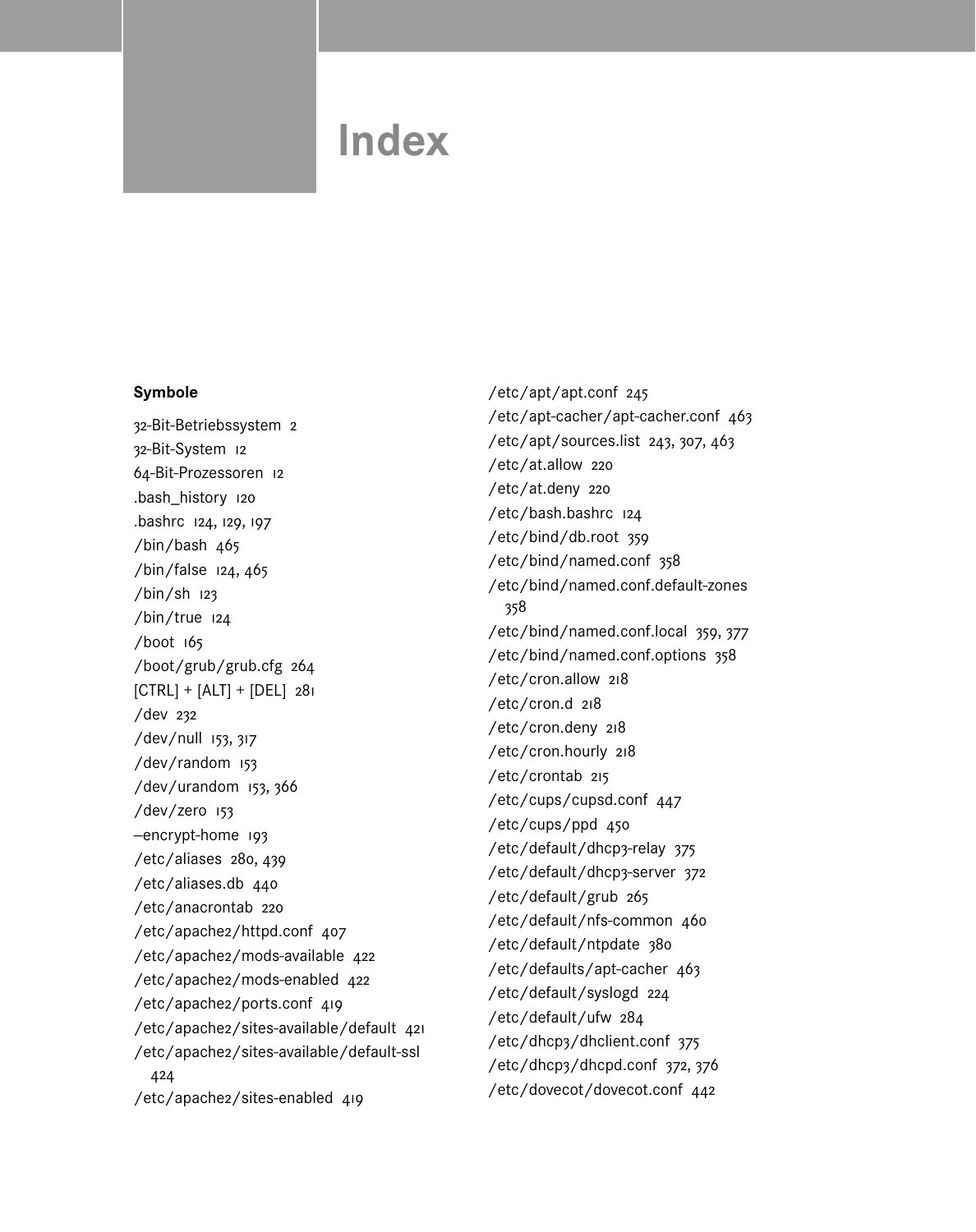/etc/exports 456, 460 /etc/fstab 178, 301, 395, 458, 462 /etc/ftpusers 464 /etc/group 191 /etc/gshadow 192 /etc/hash.bashrc 196 /etc/hostname 343 /etc/hosts 343, 435 /etc/hosts.allow 206 /etc/hosts.deny 206 /etc/idmapd.conf 460 /etc/init/control-alt-delete.conf 281 /etc/init.d 275 /etc/init.d/networking 345 /etc/inittab 276 /etc/issue 155 /etc/ld.so.cache 233 /etc/network/interfaces 344, 375 /etc/networks 344 /etc/nologin 206, 280 /etc/nsswitch.conf 346 /etc/ntp.conf 381 /etc/pam.d 213 /etc/passwd 124, 189 /etc/postfix/canonical 441 /etc/postfix/main.cf 436, 437, 446 /etc/postfix/transport 441 /etc/postfix/virtual 440 /etc/ppp/ip-up 436 /etc/profile 124, 196 /etc/proftpd/proftpd.conf 464 /etc/resolv.conf 346, 362, 369 /etc/rsyslog.conf 223 /etc/rsyslog.d 223 /etc/samba/smb.conf 386, 450 /etc/samba/smbusers 394, 399 /etc/samba/tdbsam 392 /etc/shadow 181, 190, 399 /etc/skel 197 /etc/squid/squid.conf 452 /etc/ssh/sshd\_config 205 /etc/sudoers 159

/etc/udev/rules.d/70-persistent-net.rules 345 /etc/webalizer/webalizer.conf 428 /etc/X11/xorg.conf 257 .forward 442 [global] 387  $/$ home  $165$ [homes] 387 .htaccess 411, 418 /lib/ld-linux.so 233 [netlogon] 400 [print\$] 387 [printers] 387  $\sim$  /.Private 296 /proc 230 Standardordner 50 /sys 231 /usr/bin/passwd 124 /usr/lib/apache2/modules 422 /usr/lib/squid/pam\_auth 455 /usr/lib/ssl/misc/CA.pl 426 /var 165 /var/lib/bind 360, 376 /var/lib/dhcp3/dhcpd.leases 374 /var/lib/ntp/drift/ntp.drift 382 /var/lib/samba/passdb.tdb 392 /var/log/apache2/access\_log 415 /var/log/apache2/error\_log 415 /var/log/apache2/error.log 427 /var/log/daemon.log 362 /var/log/mail.err 439, 443 /var/log/mail.info 439, 443 /var/log/mail.log 439 /var/log/mail.warn 439 /var/log/samba/log.nmbd 386 /var/log/samba/log.smbd 386 /var/log/squid/access.log 454 /var/log/syslog 280, 362, 374, 453 /var/mail 438 /var/spool/cups 447 /var/spool/mail 438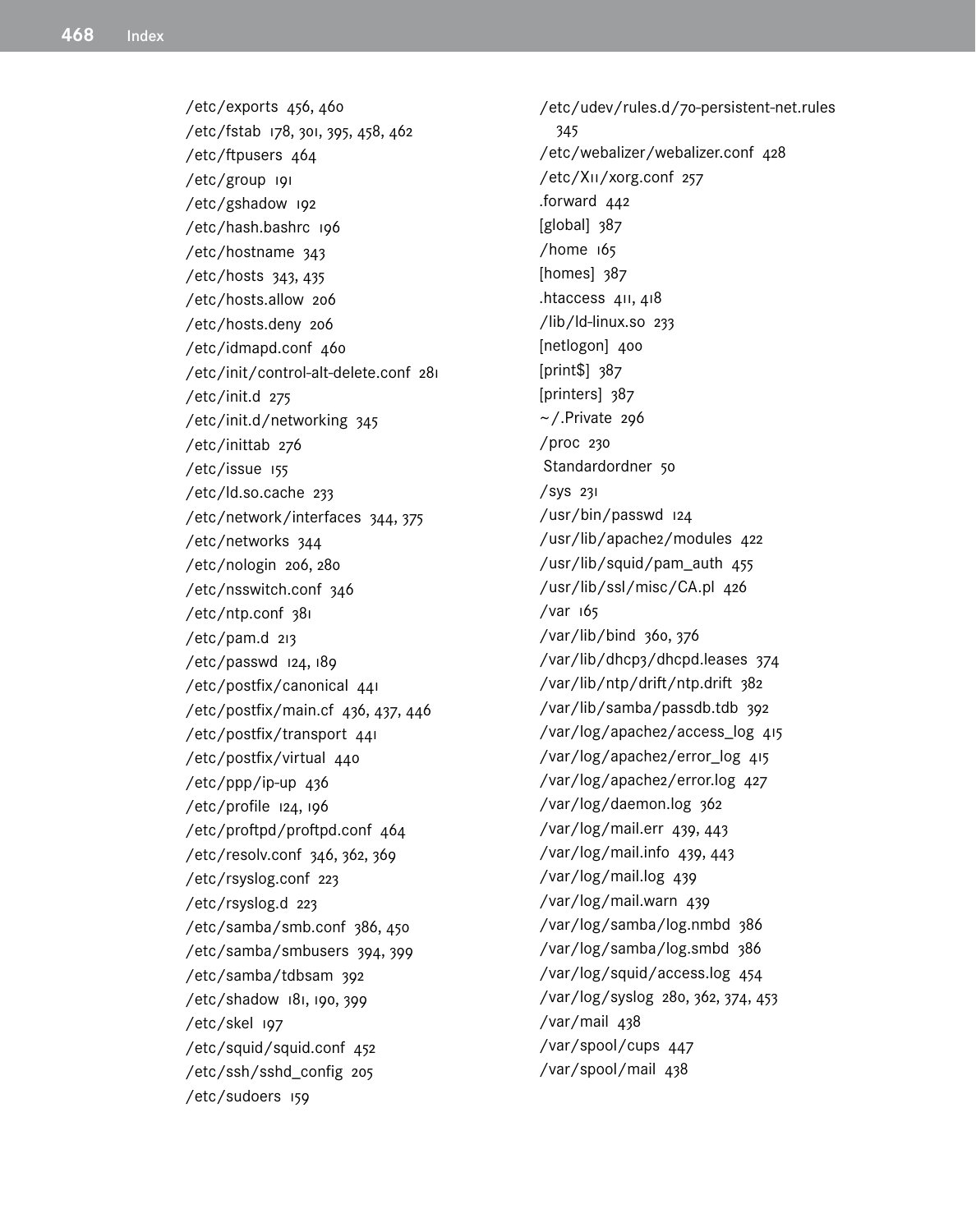#### **A**

a2dismod 422 a2dissite 420 a2enmod 422 a2ensite 420 AAAA 363 Abmelden 44 Abmeldung 113 absoluter Pfad 118 accept 450 access\_log 453 acl 452 ACL-Support 385 Acrobat Reader 77 acroread 77 AddDefaultCharset 414 AddHandler 412 AddLanguag 414 add machine script 398 Add-ons 73 address 379 Address Space Layout Randomization 12 adduser 192 add user script 399 ADS 311 Aktualisierungsverwaltung 237 Alias 128 AllowOverride 417 Alternate Data Streams 311 Alternative Downloads 14 Ampersand 139 anacron 220 Anmeldebildschirm 50 Anmelde-Bildschirm 42 Anmelde-Manager 257 anmelden 42 Anmeldung 113 Anonymous FTP 465 Anzeige von verborgenen Dateien 60 apache2 405 apache2.conf 407 apache2ctl 410

apache2-mpm-prefork 406 apache2-mpm-worker 406 Apache-Modul mod\_so 422 AppArmor 286 apropos 153 APT 243 APT-Archiv 247 apt-cacher 463 apt-cdrom 245 apt-config 245 apt-get 246, 307 apt-get update 243 aptitude 251, 344 apt-key 248 Arbeitsfläche 39 Arbeitsflächen (Desktops) 52 Arbeitsflächenumschalter 53 Arbeitsgruppe 384 Arbeitsverzeichnis 117 A-Record 363 ASLR 12 async 457 at 219 atd 219 atime 146 atq 220 atrm 220 attr 189 Audacity 80 Aufgaben 71 Aufrufparameter 131 Ausfallsicherer DHCP-Server 378 Ausgabe-Umleitung 150 Ausschalten 44 AuthGroupFile 415 authoritative 373 auth\_param 455 AuthType Basic 415 AuthUserFile 415 automatische Aktualisierung 340 available 391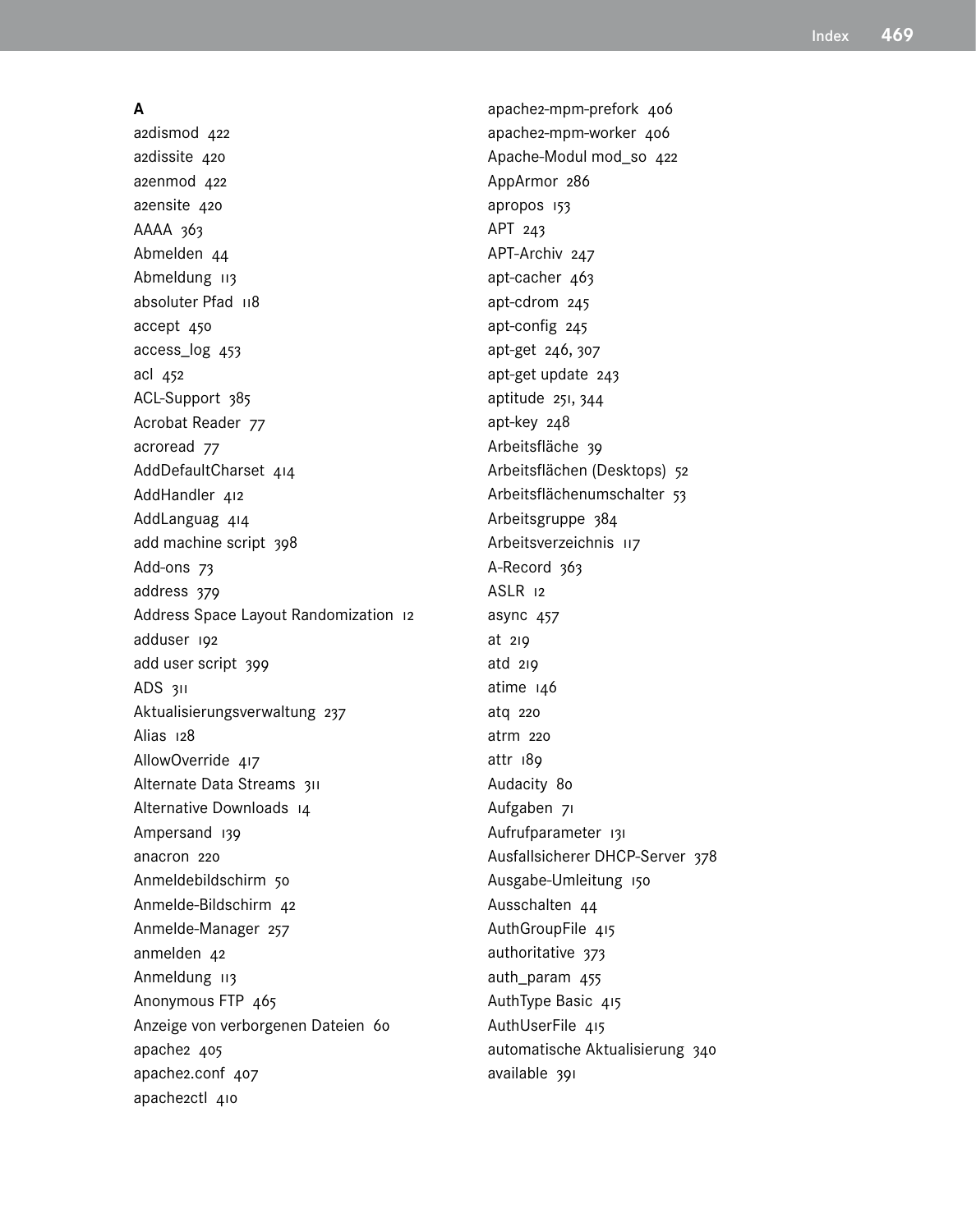#### **B**

Backintime 291 Badblock 314 Badblock-Inode 316 badblocks 286, 314 Badspots 314 Banshee 80 Barrierefreiheit 42, 48 bash 123 bash-completion 115 bcdedit 269 Benutzerauthentifizierung 454 Benutzer hinzufügen 51 Benutzerklassen 183 Benutzer wechseln 44 Bereitschaft 44 Berkeley Software Distribution 2 berührungsempfindlicher Bildschirm 36 Beta-Version 246 Betrachter für entfernte Bildschirme 303 bgpd 349 Bildschirmfoto aufnehmen 84 Bildschirmschoner 45 Bildschirm sperren 43 Bildschirmtastatur 49 bind interfaces only 388 BIND-Server 357 BIOS 22, 263 bluefish 466 Bluetooth 94 bluez 97 Bootmechanismus 267 Boot-Optionen 270 bootrec 269 Boot-Sektor 170 Braille-Tastatur 49 brasero 63 Brennprogramme 63 browseable 390 BrowsingOn 448

 $RSD<sub>2</sub>$ btrfs 24 bzip2 147

#### **C**

cache\_dir 453 cache\_mem 453 Caching-Only-Nameserver 359 Canonical 14 cat 142 cd 133 chage 194 chattr 188 Chipkill 321 chkdsk 312, 317 chkrootkit 283 chmod 184 chown 188 chroot 213, 267 cifs 395, 383 ClamAV 282 Client 11 Client-Server-Beziehung 319 Cloud-Computing 8, 14 Cluster-Dateisystem 327 cmdline 231 CMYK 78 CNAME 363 Codecs 79 combined 415 comment 389 cp 133 createDB.sql 226 create mask 391 credentials 395 Credentials-Datei 396 cron 215 crontab 217 Crossover 86 cryptsetup 298 CSR 425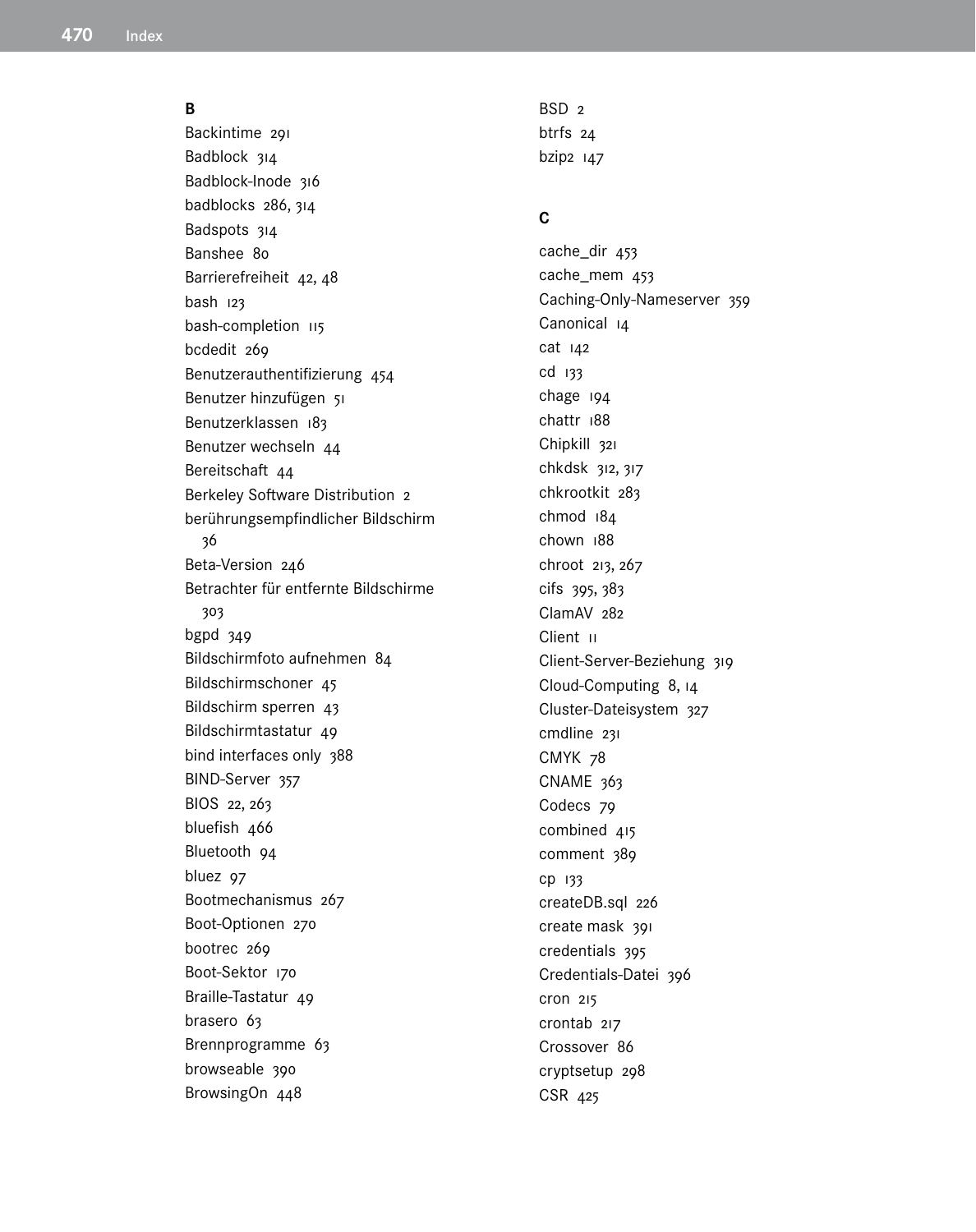CSS-Verschlüsselungsverfahren 81  $ctime$   $146$ **CUPS 447** cupsd 447 cupsdisable 450 cupsenable 450 Cursor 113 CustomLog 415 cvt 261 Cygwin/X 302

# D

Daemon-Prozess 137 dash 123 Dashboard 37 Dasher 49 Das hierarchische Dateisystem 117 date 146 Datei-Descriptor 151 Dateien 116 Dateisystem 24, 337 Dateisysteme 169 Dateizugriffsrechte 181 Datenausführungsverhinderung 12 dd 149, 310, 311 **DDNS 376** dd\_rescue 150, 310, 311 Debian 4 Debian-Paketmanager 241 debugfs 174, 316 Default-Host 421 default-lease-time 372 Default-Route 349 delegate 455 delete user script 399 deluser 193 DEP 12 Derivat<sub>5</sub> Desktop-Publishing 78 Device 342 dhclient 375

DHCP-Client 375 DHCP-Relay 375 DHCP-Server 371 diff 134 dig 370 digikam 82 Directory 411 DirectoryIndex 408, 413 directory mask 391 DISPLAY 127 Display-Manager 42, 257 DKMS 212 DM-Crypt 297, 298 dns\_cache.db 428 DNS-Domäne 356 DNS-Lookup 103 DNS-Namen 356 dnssec-keygen 366, 376 DNS-Server 356 DocumentRoot 408, 411 Dokumentenbetrachter 77, 84 domain logons 398 Doppelklick 48 dovecot 442 dpkg-reconfigure 245 Dreamweaver 466 DRI 256 Druckerdatenbank 99 Drucker konfigurieren 97 Dualboot 268 dumpe2fs 170, 174 dynamische Festplatte 309 Dynamisches DNS 376

# F.

ezfsck 316 ezfsprogs 314 EasyBCD 269 EasyTag 80 ECC 321 echo 119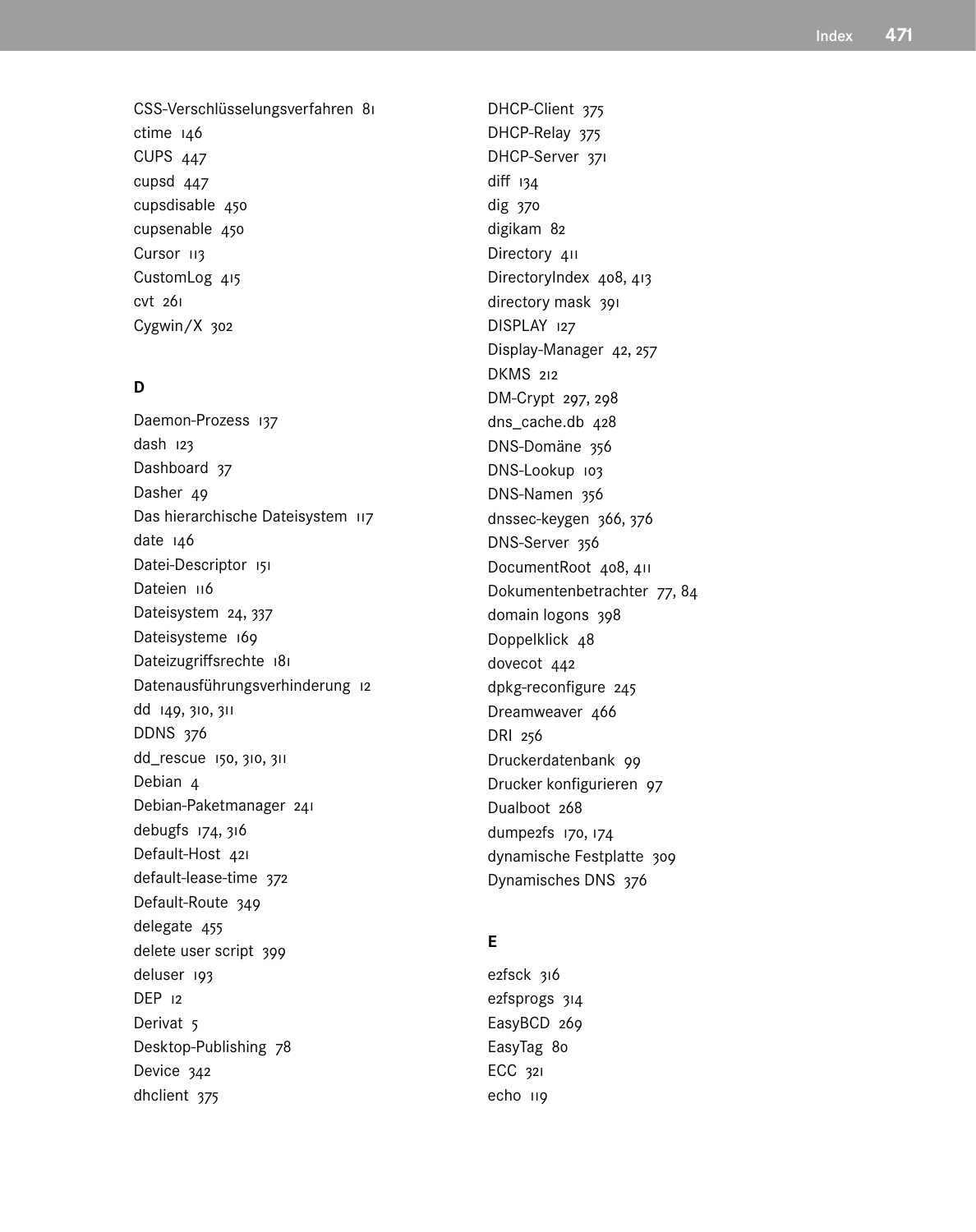ecrypt 294 ecryptfs-mograte-home 297 ecryptfs-mount-private 296 ecryptfs-utils 193 Edubuntu 14 EFI 163 egrep 144, 145 Eingabehilfen 114 Eingabe-Umleitung 150 Einstellungen 44 Embedded-Systeme 4 Emphaty 82 encrypt passwords 387 Energieverwaltung 45 Environment 127 ErrorLog 415 Erscheinungsbild 46 Erstellung von PDF-Dateien 75 erweiterte Partition 163 escputil 99 eth0 342 ethtool 348 ETRN 442 Evince 77 Evolution 65 ExecCGI 413 exit 113, 131 experimental 246 export 453 exportfs 457 ext2 169 ext3 169 ext4 24, 169

# **F**

Facebook 82 failover peer 378 FAQ 154 fcron 221 fdisk 166, 268, 306 Fensterknöpfe 46

Fenster-Manager 256, 257 Fenstermenü 53 Fensterverhalten 46 Fernwartung 302 Festplattenbelegung analysieren 102 fetchmail 446 Fibre Channel 327 file 134, 360 Files 411 find 135, 156 Firefox 73 Firefox-Erweiterungen 73 Firewall 284 fixmbr 269 Flashblock 73 Fluendo DVD-Player 81 Fluendo-MP3-Plug-in 79 FollowSymLinks 413 Font 414 force group 391 Fork-Mechanismus 405 forwarders 358, 359 forward first 358, 359 Forward-Lookup 356 forward only 359 Forward-Server 359 free 147 Freigaben 389 Freigaben unter Nautilus 62 fsck 172 FSID 169 FTP 464 FTP-Server 464

#### **G**

Gastfreigaben 391 Gastsitzung 44 gedit 121 genericstable 441 Gerätekopplung 96 getfattr 189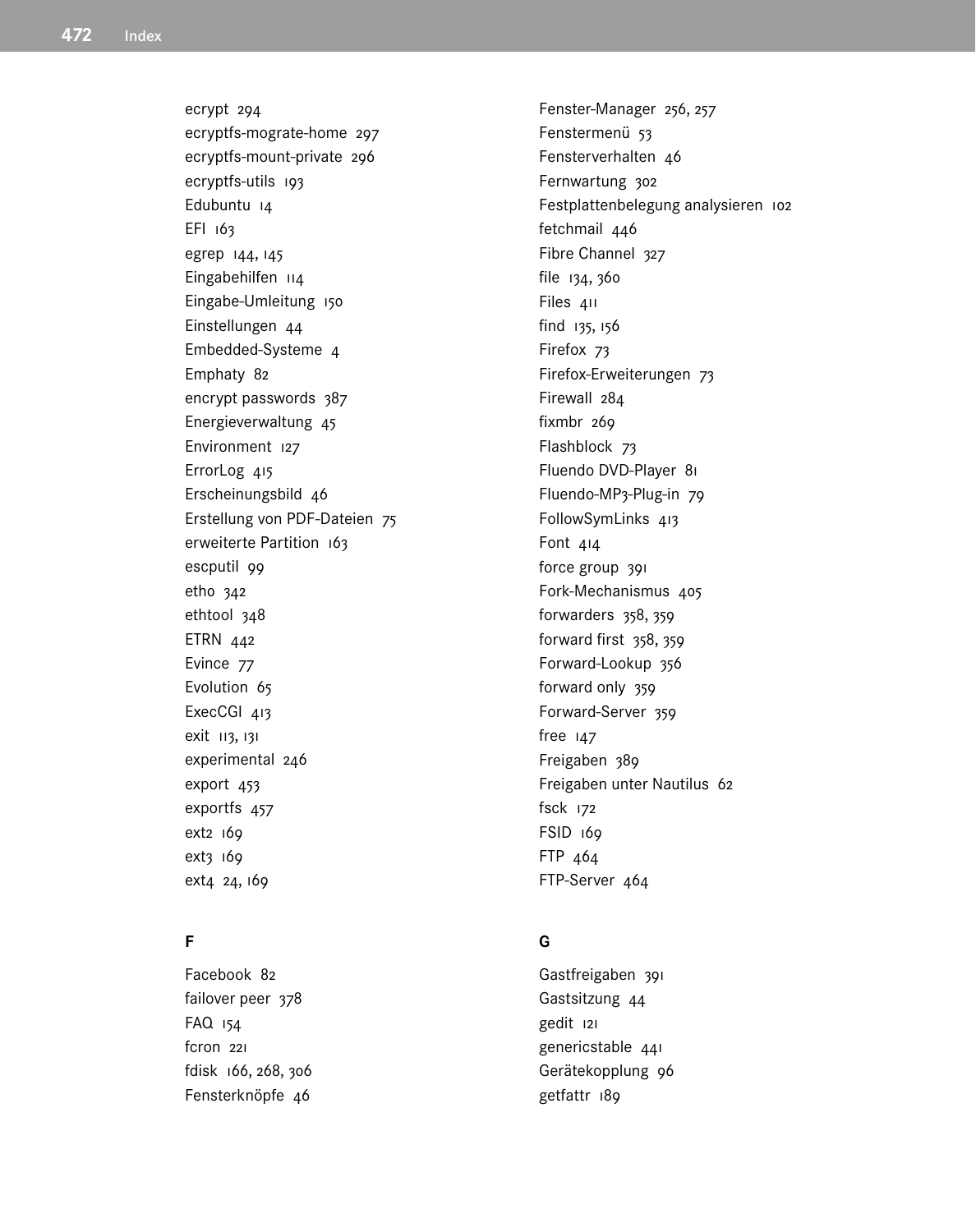GFS2 327 gftp 465 ghostscript 447 Gimp 78, 84, 100 Gimp Toolkit 35 Gnome 35, 38 gnome-bluetooth 97 gnome-screenshot 84 gnome-search-tool 65 gnome-system-tools 343, 381 Gnome-Terminal 112 Gnome Virtual File System 57 GNU 3 GNU General Public License 3 gnupg 293 GOK 49 gpart 306 gparted 107 GPL 3 gpm 114 GPT 302 Grafikauflösung ändern 45 Grafiktreiber 41 grep 145 Groß- oder Kleinschreibung 114 group 374 groupadd 195, 398 groupdel 195 groups 197 grpck 196 grsync 290 Grub 263 Grub2 264 GRUB\_TIMEOUT 265 Gruppe der Administratoren 51 Gruppen hinzufügen 51 Gruppenpasswort 192 gsmartcontrol 106 guest 395 guest ok 391 gufw 285 gvfs 57

gwget 210 Gwibber 82 gzip 147

#### **H**

hard 457 Hardlink 228 Hardware-RAID 322 Hauptmenü 47 hcitool 97 head 142 hexdump 142 Hibernation 44 Hilfstechnologien 42 HINFO 363 Hintergrundbild 46 Hintergrundprozess 139 history 120 HOME 127 Home-Partition 301 Homeverzeichnis 24, 113, 390, 464 Homeverzeichnisse 24, 390 host 370 hostname 371 HOSTNAME 127 HostnameLookups 428 HOWTOs 154 hplip-gui 99 HTML-Editoren 466 htpasswd 416 http\_access 452 http\_port 453 http\_proxy 453 Hummingbird Exceed 302 hwclock 222 hwinfo 230, 259

# **I**

icheck 317 Icon 39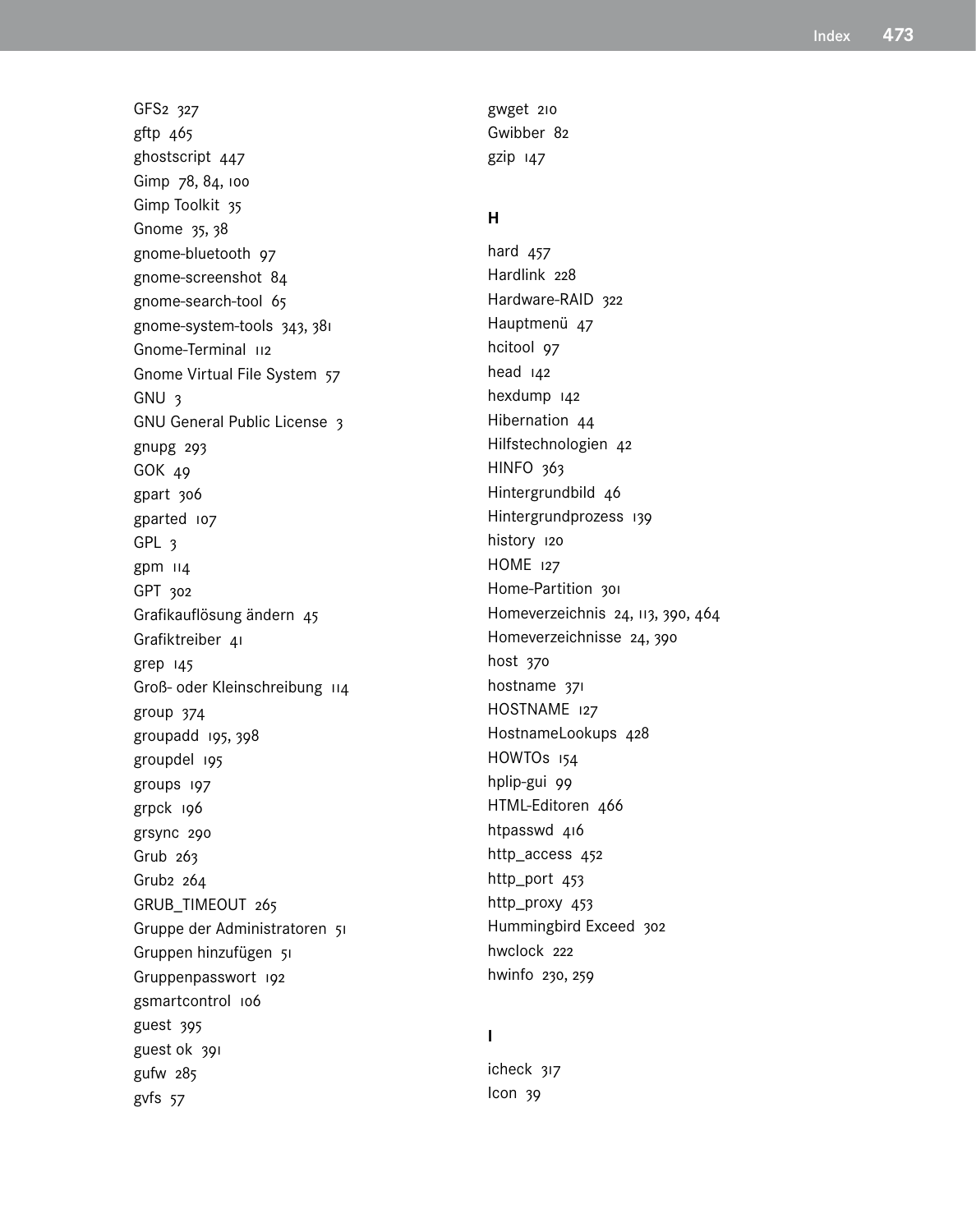Identica 82 idmapd 460 ifconfig 347 ifdown 347 Ifup 347 IMAP 66 Includes 413 Indexes 413 index.html 408 inetd 279, 403 info 110, 154 init 274 init-checkconf 277 initctl 277 Initial RAM-Disk 265 init-Prozess 137 initrd 265, 274 initrd.img 211 inkblot 99 Inode 170, 186, 228 insserv 276 Installation auf Festplatte 22 Interface 342 interfaces 387, 388 Internet Explorer 73 Internet Printing Protocol 447 invalid users 391 IP-basierte Virtual Hosts 420 IP\_Forward 323 **IPP 447** ipppo 342 IPv6-Route 349 iSCSI 302, 327, 335 ISDN 94 ISO 9660 171 ISO-Image 14, 18

# $\mathsf{K}$

KDE 35 Kernel 3 Kernel-Module 87, 211 kill 131, 140 Klasse 449 KMS 258 Kommando-Interpreter 123 Kommandosubstitution 128 Kommandoverknüpfung 126 Kommandozeile 109 kompozer 466 Komprimierung 147 Konfigurationsdateien 118 Konsole III Kontakte abgleichen 69 Konvertierung von Mailformaten 72 Korn-Shell 123 ksnapshot 84 Kubuntu II, 13 **KVM 86** 

# $\mathbf{L}$

LANG 127 LanguagePriority 414 lanman auth 394 last 147 lastlog 147 Laufwerksbuchstaben 165 Laufwerk sicher entfernen 56 Laufwerksverwaltung 104 LDAP 460 Idapsam 392 Idconfig 233 Lease Time 374 Lesezeichen 56 less 142 lftp 465 LibreOffice 75 Linus Torvalds 3 Linux 3 Linux-Treiber 87 Listen 408 Live-CD 15, 302, 315 Live-System 15, 19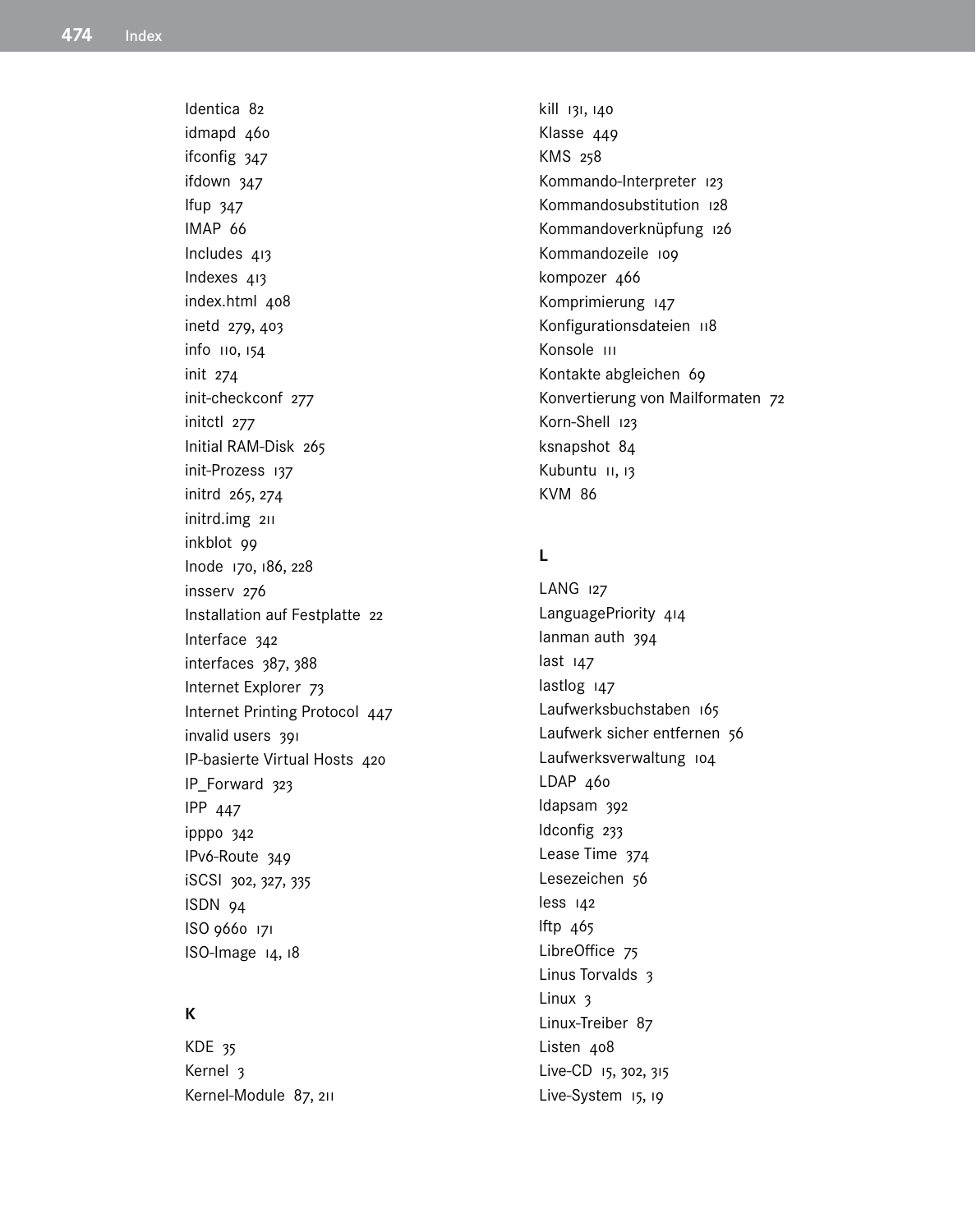lo 342 load balance max seconds 379 LoadModule 422 locale 223 Local Master Browser 384 Location 411 Logbuch 279 LogFormat 415 Logical Volume Manager 14, 298 logische Partitionen 163 LogLevel 414 logout 113 logrotate 227 Lokalisierung 223 lost+found 173 lp 450 lpadmin 449 lpq 450 lpr 450 lprm 450 ls 132 lsattr 188 lsof 180 lspci 229 lsusb 230 LTS-Version 11, 326 Lubuntu 14 LVM 14, 298, 328

#### **M**

MAC-Adresse 372 MagicPacket 348 mail 150, 438 Mail-Adresse 433 Mailbox 439 Maildir-Format 439 mailertable 441 Mailqueue 436 Mailserver 431 main 244 Makro-Rekorder 76 Makros 76 man 110, 120 mandb 154 man -t 450 map to guest 391 Mark Shuttleworth 5 Mauseinstellungen 48 maximum\_object\_size\_in\_memory 453 max-lease-time 372 Mbox-Format 439 MBR 163, 264 mc 121 md5sum 134, 283 MD5SUMS 15 MDA 431 mehrsprachige Webseiten 414 memtest86 270, 330 Menüs bearbeiten 47 Microbloggings 82 Midnight-Commander 121 Migration von Outlook-Daten 68 MIME-Codierung 432 MinSpareServers 407 mkdir 135 mke2fs -cc 316 mkfs 171 mkntfs 311 Modemverbindungen 94 modinfo 212 Modline 261 modprobe 212 mod\_ssl 423 Modul mod\_php 422 more 142 Mounten 55, 175 MTA 431 mtime 146 MUA 431 Multi-Session-System 7 Multitouch 36 Multi-User-Betriebssystem 7 multiverse 244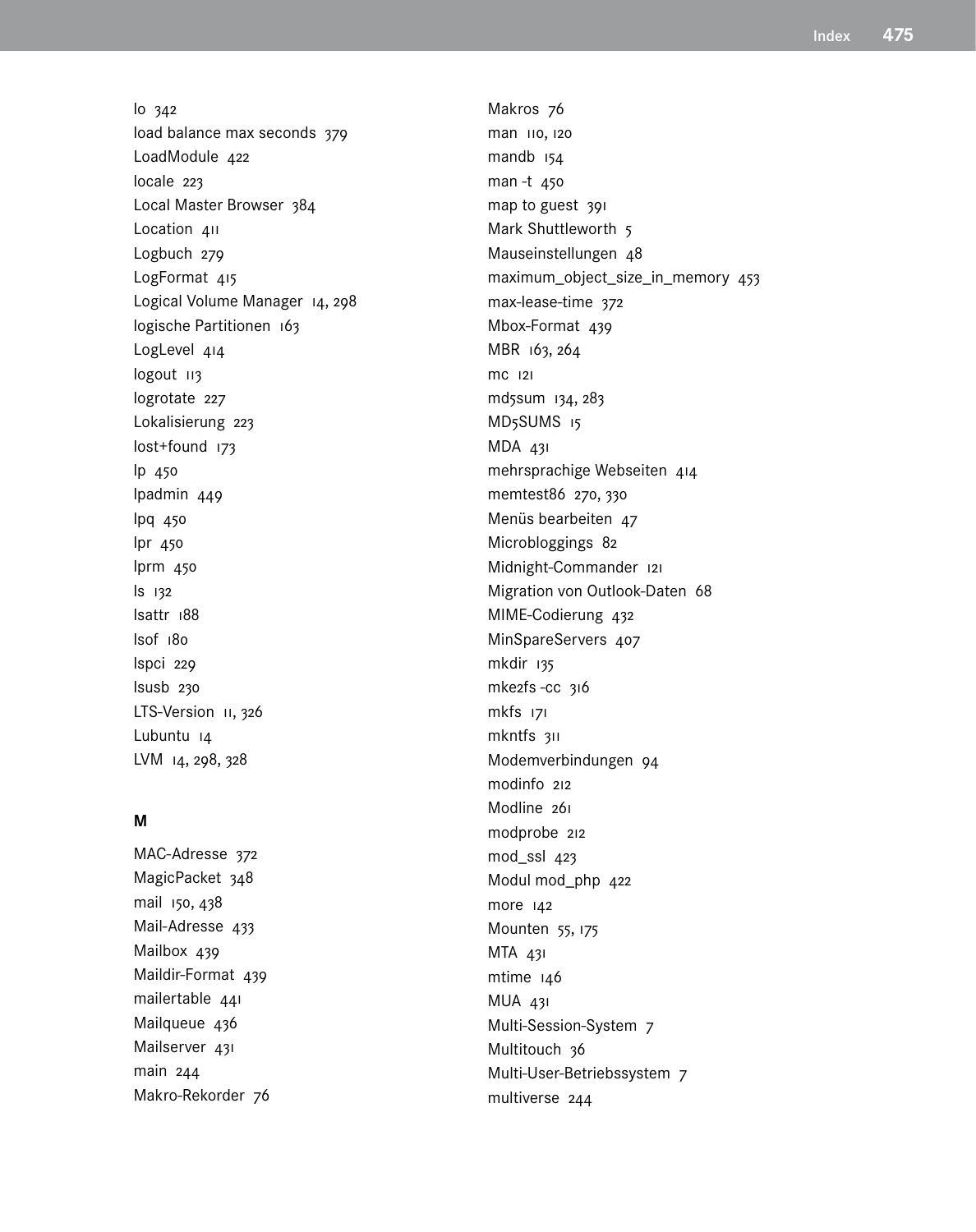MultiViews 413 mutt 438 MV 135 MX-Record 363, 370, 433 mydestination 440 mynetworks 438 myrescue 311 Mysql-Datenbank 226 Mythbuntu 14, 79

#### N

Nach Dateien suchen 65 named-checkconf 362 named-checkzone 362 namensbasierte Virtual Hosts 419 nameserver 346 NameVirtualHost 419 Namo 466 nano 121 NAS 327 Natty Narwhal 13 natty-partner 77, 82 Nautilus 55 NBT 383, 384  $ncftp$  465 ncheck 317 NEED\_IDMAPD 460 NetBIOS 383 netbios name 387 NetBIOS over TCP/IP 383 NetBT 384 netcfg 332 Net-Logon 400 net rpc join 401 netstat 103, 199, 427, 457 Network File System 455 NetworkManager 88 Netzwerkdiagnose 103 Netzwerkkonfiguration 88 Neu starten 44 newaliases 440

newcert.pem 427 newgrp 195 newkey.pem 426 NFS 302, 385 nfs-common 458 NFS-Server 455 nfsstat 462  $nice$   $141$ NIS 460 nmap 103 nmbd 386, 398 nobody 456 nohide  $457$ nohup 140 nohup.out 140 nomodeset 258 normalize-audio 80 no\_root\_squash 456 noScript 73 no\_subtree\_check 457 Notitzen 72 no\_wdelay 457 NS 363 nslookup 103, 362, 369, 433 NTFS 55, 179 ntfs-3g 180 ntfscat 311 ntfsclone 311, 312 ntfscluster 311, 317 ntfscmp 311 ntfscp 311 ntfsfix 311, 312 ntfsinfo 311 ntfslabel 311 ntfsls 311 ntfsmount 311 ntfsprogs 311 ntfsresize 311, 313 ntfsundelete 311, 313 ntpd 381 ntpdate 380 ntpq 382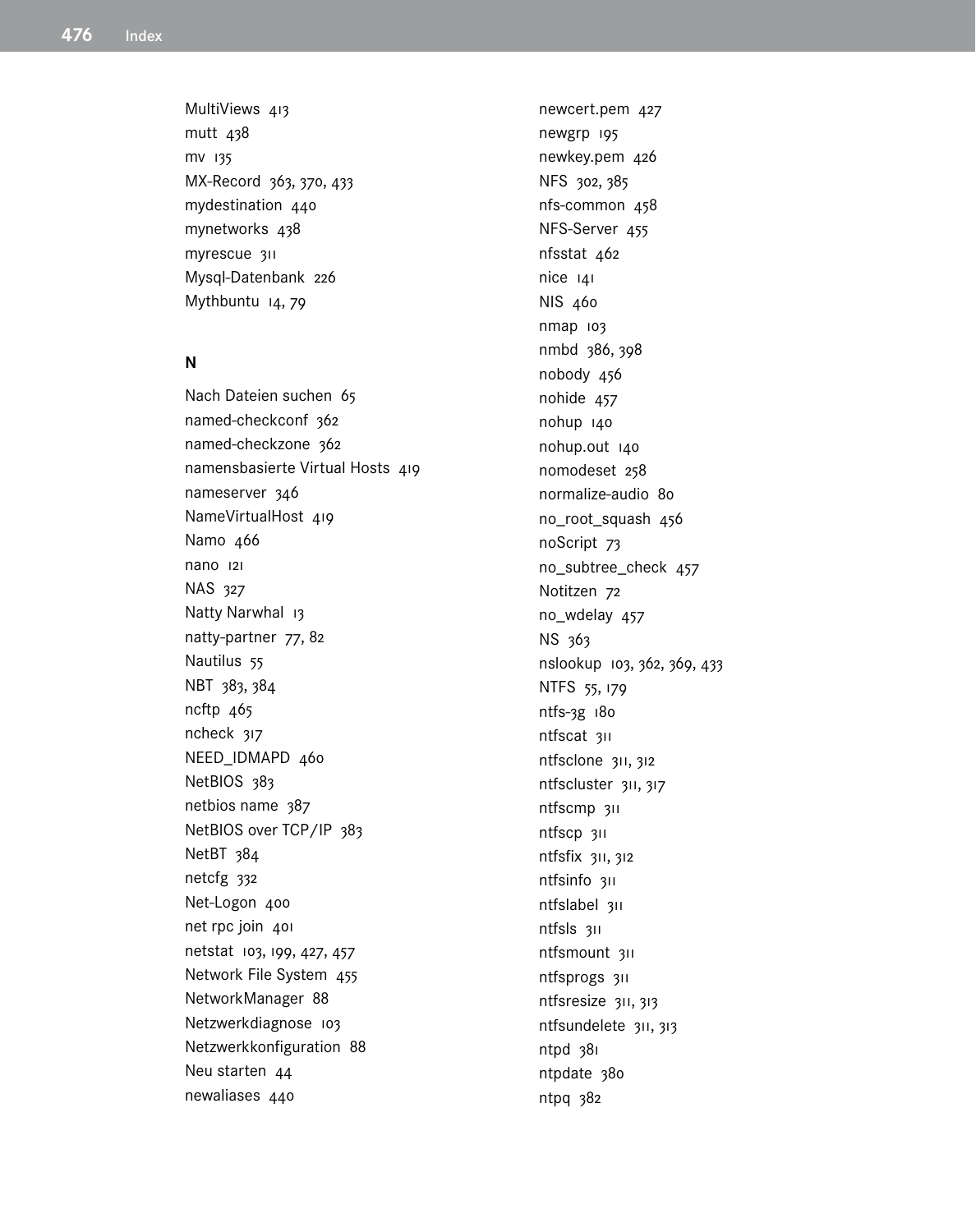null passwords 393 Nummernblock 48

# **O**

OCFS2 327 OpenOffice 75 openssl 426 openssl req 426 openssl rsa 427 Optionen 115 Options 412 Orca<sub>49</sub> Order 412

#### **P**

Pairing 96 Paket 235 Paketquellen 243 Paket-Sektionen 241 Paketstatus 243 palimpsest 104 PAM 213 pam\_auth 455 PAM-Module 213 Panel 39 Parameter 115 parted 167, 302, 306 Partitionen 334 Partitionierung 23, 334 Partitionstyp 169 partprobe 167 Passphrase 426 passwd 182, 194, 403 passwd chat 399 passwd program 399 password server 401 Passwort-Abfrage 415 Passwort ändern 48 PATH 127 pdbedit 393

peer port 379 Persönliche Angaben 48 photorec 310 Photoshop 78 PID 137 ping 197 Ping-Kommando 103 Pipelining 151 pitivi 82 POP3 66 portmap 456 Port-Scan 103 ports.conf 408 POST 263 postconf 438 postdrop 436 Postfächer 432 Postfix 434 postfix flush 436 postfix reload 436 postfix start 436 postfix status 436 postfix stop 436 postmap 441 postqueue -f 436 PostScript-Drucker 447 PPD-Format 450 PPID 140 ppp0 342 Präsentation 75 primären Partitionen 163 Primary Domänencontroller 398 Primary-Nameserver 365 printcap name 450 printer admin 451 printer name 451 printing 450 Profile 79, 400 Profilmanager 79 proftpd 464 project-x 82 Prompt 113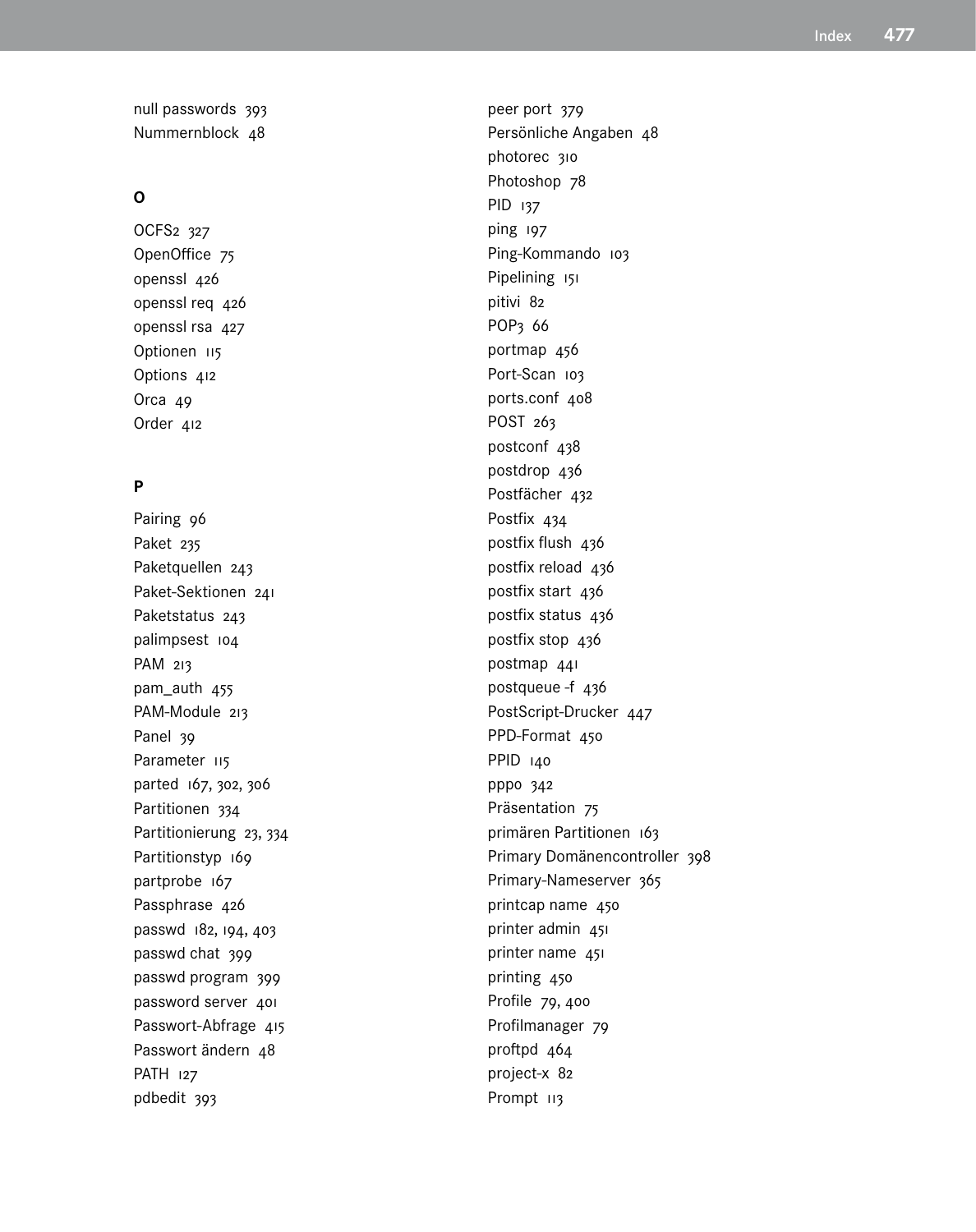Protokoll 320 Proxy 325, 452 proxy\_auth 455 Proxy-Einstellungen für APT 249 Prozess 116 Prozessverwaltung 137 **ps** 137 PS1 127 ps2pdf 76 pscp.exe 209 PST-Datei 68 pstree 138 PTR 363 Ptrace-Schnittstelle 282 public 391 Punkt-Kommando 130 Purge 242 putty 204 PuTTY 302 pwck 196 pwd 117, 127

# $\Omega$

QT-Bibliotkeken 35

# $\overline{\mathsf{R}}$

RAID<sub>5</sub> 314 RAID-System 14 RAM-Disk 15 rdesktop 304 readable 389 Real-Player 81 Rechner-Hausmeister 241 Rechte auf Freigaben 390 Rechte von Dateien und Verzeichnissen 61 RecordMyDesktop 82 Record-Typen 363 Regionale Formate 50 Registry 24 Reguläre Ausdrücke 144

reject 450 relativer Pfad 118 relayhost 438 Remote Procedure Calls 383, 455 Repositories 243 Require 415 require valid-user 416 restricted 244 Reverse-Lookup 356 Rhythmbox 80 RID 385 ripd 349 rkhunter 283 rm 136 rmdir 136 Rootkits 283 Root-Partition 23, 336 Root-Server 322 root\_squash 456 route 349 Router 323 Routing-Einträge 103 RPC 383, 455 rpcinfo 456, 461 rsize 457 rsyslog 223 rsyslogd 223 Rsyslog-Templates 226 Rückgabewert 131 Ruhezustand 44 Runlevel 274

# S

Samba 383, 384, 386 Samba-Passwort 62 SAN 322, 327 sane 100 saned 100 SAS-Festplatten 322 SASL 446 Scanner 100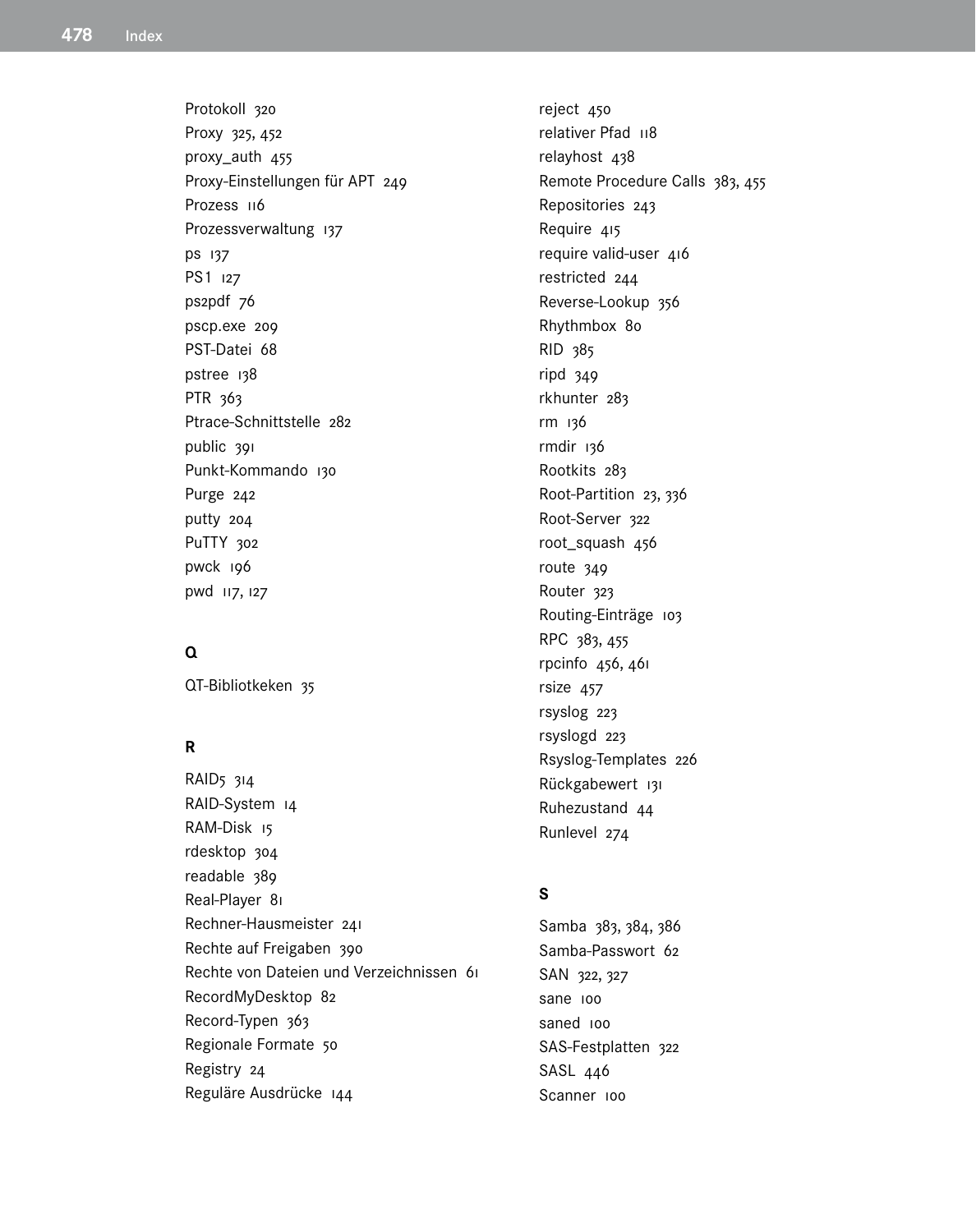Scanserver 100 Schlüsselbund 91 Schnellstartleiste 37 scp 208, 302 Scribus 78 ScriptAli 409 SCSI 287 SDDC 321 search 346 Secondary-Nameserver 365 Secure Copy 208 secure-delete 310 Secure Shell 204 security 387, 388 sendmail-q 436 Server 11 ServerAdmin 408 Server-Hardware 321 ServerName 408 ServerRoot 408 server string 388 service 276, 277 setfattr 189 SetHandler 412 shaisum 134 Shared Libraries 8, 232 Shebang 129 Shell 123 Shotwell 82 showmount 461 shred 310 Shutdown-Kommando 281 Sicherheitsebenen von Samba 387 Sicherheits-Konzept 279 SID 385 SI-Einheiten 9 Signale 140 simple-scan 100 Skripte 129 Skype 82 SMART 286, 314 SMART-Attribute 105

SMART-Selbsttest 106, 315 smartctl 106, 315 smartd 282 SMART-Tools 105 SMB2 383 smbclient 386, 402 smbd 386, 398 smbfs 395 smbpasswd 392, 393 SMTP 431 SNI 427 SOA-Record 361 SOA-Records 363 soft 457 Softlink 228 Software-Center 236 Sonderrechte 185 Sonderzeichen 125 sort 143 sources.list 239, 245 split 143, 379 Sprache C 2 Sprachunterstützung 49 Squid 452 SSD-Festplatten 24 ssh 204, 288, 302, 462 ssh-copy-id 208 ssh-keygen 207 SSH-Server 204, 260, 340 SSH-Tunnel 208 ssl-cert 424 SSL-Protokoll 423 SSL-Support 423 SSL-Verschlüsselung 67 Standard-Anwendung 44 Standarddrucker 449 Standard-Screenreader 49 StarOffice 75 Startmedienersteller 20 Startmenü 39 Startoptionen 330 Startprogramme 54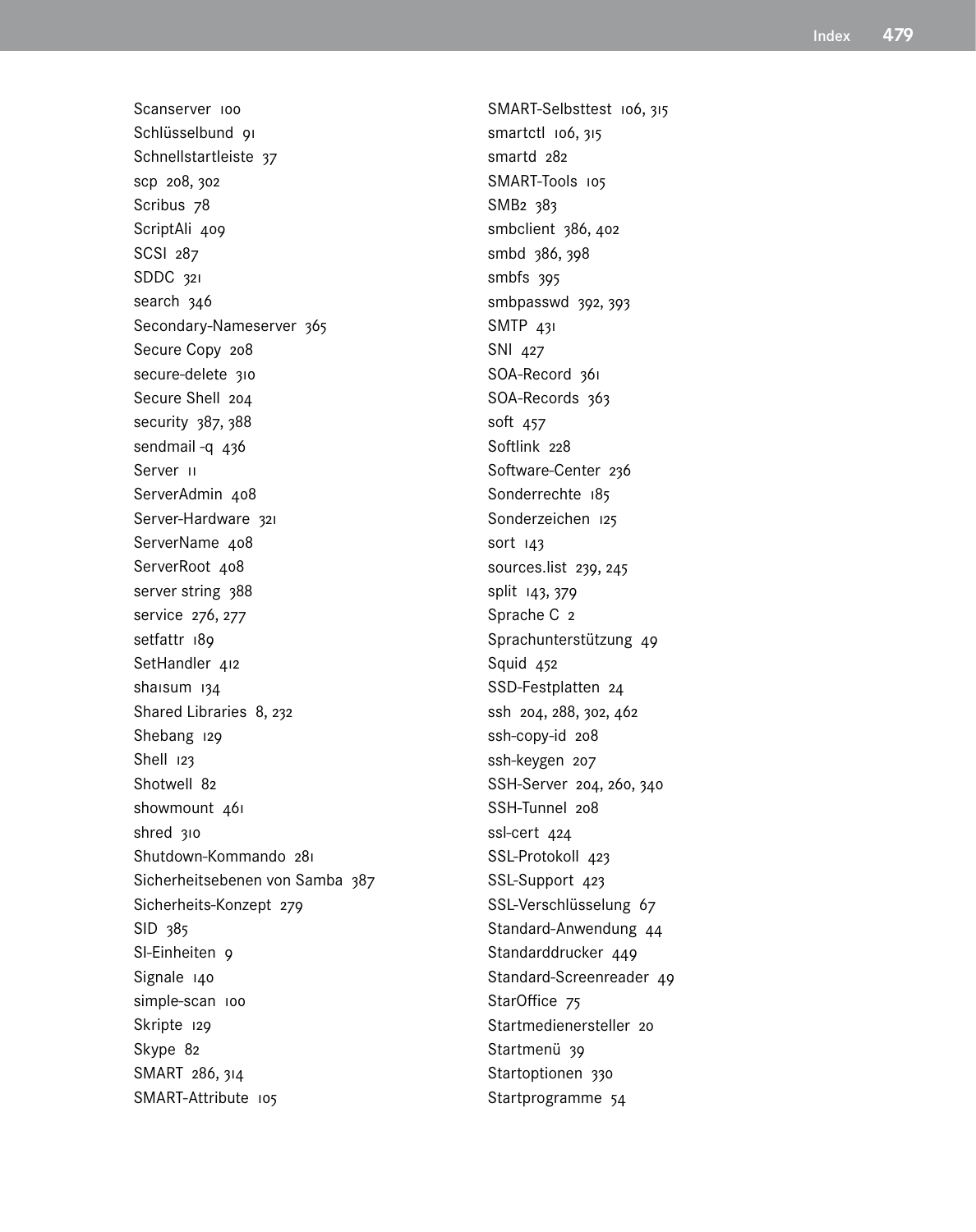Startprogrammeinstellungen 54 STARTTLS 444, 446 StartUpManager 266 stat 147 Stateful Inspection 284 Statusmeldungen 413 stderr 151 stdin 151 stdout 151 SU 187 Sub-Domains 364 subnet 373 Subnetz-Definition 373 Suchdialog 65 Suchfunktion 115 Suchmuster 124 Suchpfad 119 sudo 159 Superblock 170 Support 237 Swap-Partition 23, 165, 337 SWAT 280, 403 symbolischer Link 228 synaptic 239 sync  $457$ syslog 216, 223 Systemeinstellungen 44 Systemleiste 37 Systemprotokoll 50 Systemüberprüfung ioi Systemüberwachung 101, 139 System-Upgrade 254 System V<sub>2</sub> Sys-V-Init 275

# $\mathbf{T}$

Tabellenkalkulation 75  $tail$   $142$  $tar$   $147$ tasksel 254, 340 Tastatureinstellungen 48 Tastenkombinationen 48 tcpdump 199 tdbdump 402 tdb-tools 402 Teamviewer 209 tee 152 telnet 203 Terminal III Terminal-Server-Client 304 Terminverwaltung 71 testb 317 testdisk 307 testparm 392, 402 Textbereich selektieren 114 Textselektion 114 Threads 405 Thunderbird 73 Tilde 117  $time$   $137$ time-admin 381 Time To Live 364 TLS-Protokoll 423 TLS Server Name Indication 427 TLS-Verschlüsselung 66 tomboy 72 top 138 Totem 8o, 8i Toten Tasten 48 touch 136 Touchpad 36 tracepath 198 traceroute 198 TrueCrypt 299 tsclient 304 TTL 363 tune2fs 171 Tunneln 462 Turboprint 99 Twitter 82 type 156 tzselect 222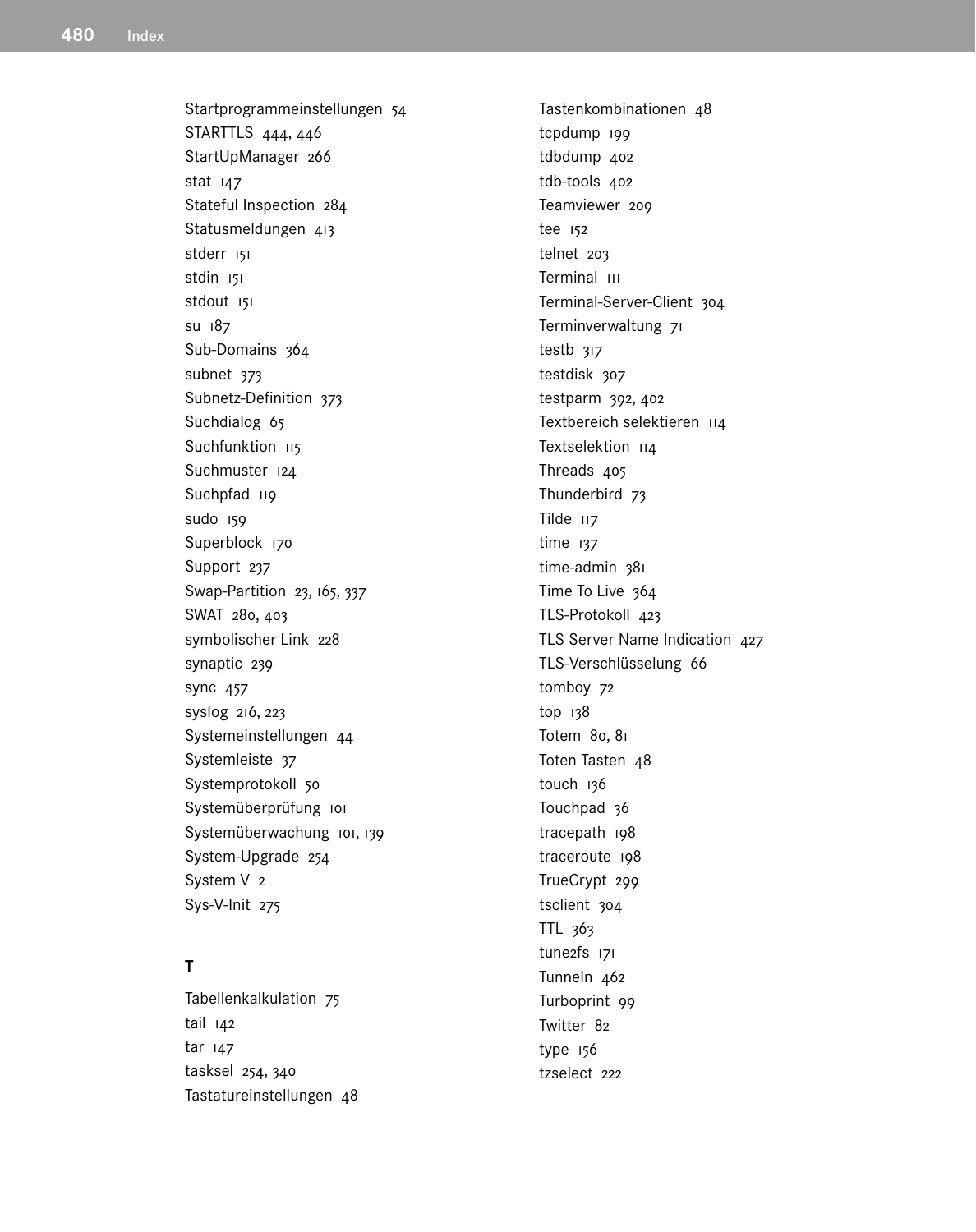#### $\mathbf{U}$

Übertragungsrate der Festplatte 105 Ubiquity 16 Ubuntu One 69, 292 Ubuntu Server II, 326 Ubuntu Studio 14 Ubuntu Tweak 241 udev 165 udevd 55 Udev-Daemon 232 UDF 171 UEFI 164, 302 ufw  $284$ UID 385 Umask 187 Umgebungsvariablen 127 umount 177 UMTS-Modem 91 unalias 129 uname 155 UNC-Schreibweise 384  $uniq$   $143$ unison 291 Unity 36 Universal-USB-Installer 15 Universal-USB-Installer.exe 19 universe 244 UNIX<sub>2</sub> unix password sync 399 update-grub 264, 265 update-grub2 264 update-initramfs 212 update-rc.d 276, 277 Upgrade 322 Upstart 276 **URL 356** USB-Stick 18, 298 use client driver 451 use-host-decl-names on 373 **USER 127** user mapping 394 username map 394

USV 322 UTC 222, 332 UUID 23, 166, 264

# $\mathbf v$

valid users 390, 391 Vanilla-Kernel 3 Verbindungssicherheit 446 Verkleinerung einer bestehenden Windows-Partition 25 Verschlüsseltes Homeverzeichnis 294 Versionsverwaltung von APT 246 Versteckte Dateien u8 VESA-Modi 250 Vİ 122 vim 122, 343 vinagre 303 Virenscanner 282 VirtualBox 86 VirtualHost 411, 418 virtusertable 440 visudo 159 VLC 81 VMware 86 **VNC 303** Vordergrund-Prozess 139

#### W

W 188 wall 155 webalizer 415, 428 Webmin 302, 350 Webserver-Status 410 wget 209, 359 whatis 153, 156 whereis 156 which 155 who 188 who am i 188 whoami 188